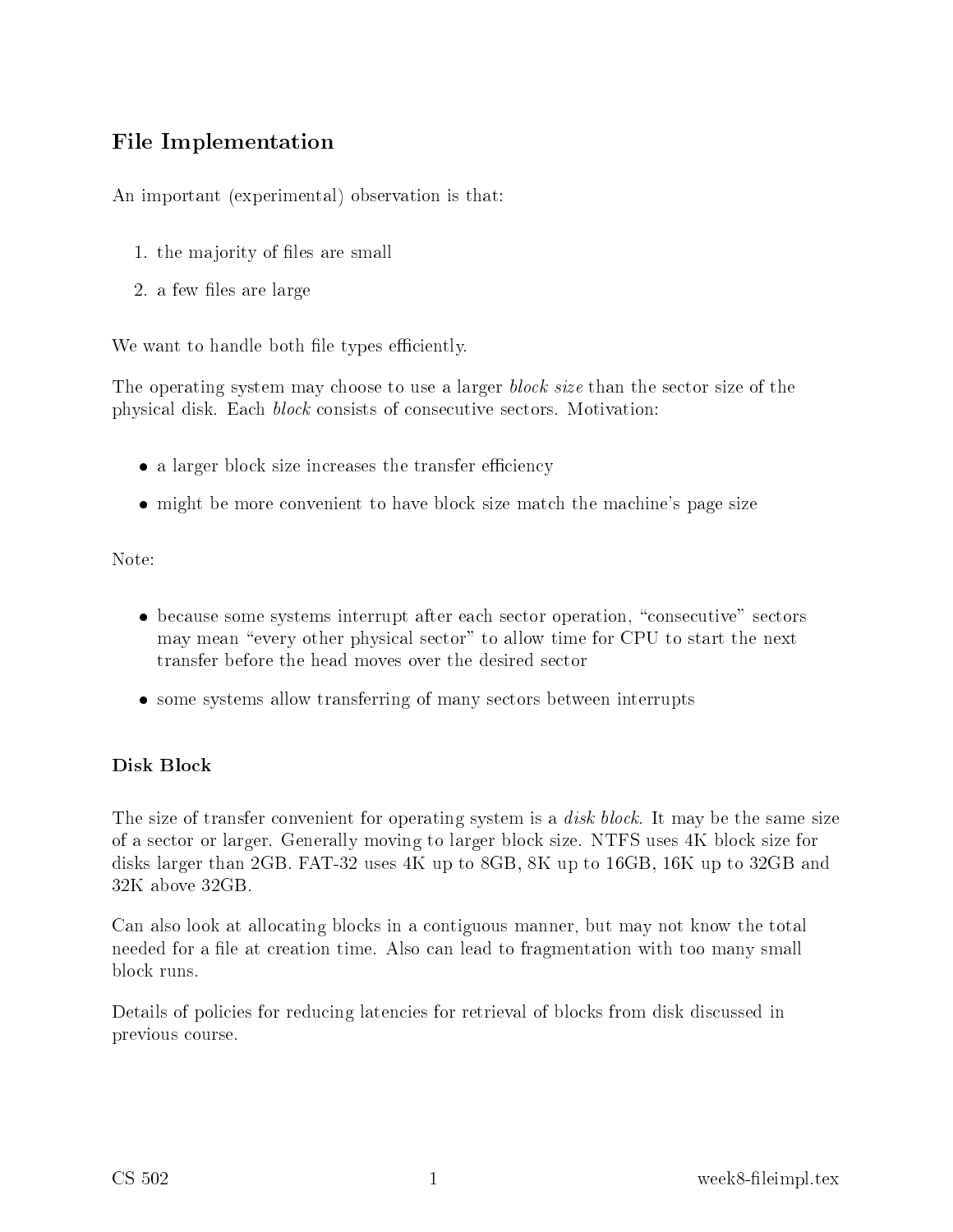### Free-Spa
e Blo
k Management

Approa
hes for keeping tra
k of free blo
ks:

- 1. Bit map—devote a single bit to each block
- 2. Linked List—each element of the list contains the number of a block. This block ontains a group of free blo
ks. Thus for 16-bit blo
k numbers (FAT-16) and 1K block, can fit 512 block numbers in the block. First 511 are really free and the last points to the next blo
k of free blo
ks.

Also can groups set of consecutive free blocks using an address/count approach.

Can look at space/time tradeoffs for each approach.

### Caching

concert is extended by the performance performance of the performance of  $\mathcal{L}_{\mathcal{A}}$ 

- many file blocks will be accessed again soon
- consider the cycle of editing, compiling, and running a program
- consider frequently used commands such as  $ls, vi, etc.$

Unfortunately, caching may cause data in memory to become out of step with data on disk. This is known as the *cache coherency problem*. The problem is most significant in following ontexts:

• database applications that must insure that the database is in a known state.

One solution is for the operating system to provide a "flush" system call, that writes to disk the file blocks associated with the file descriptor. The system might also flush the cache when the file is closed.

• machine crashes, where the disk must be in a consistent state. For instance, it wouldn't be good to have a directory entry point to a file that hadn't been written to disk (or vice versa).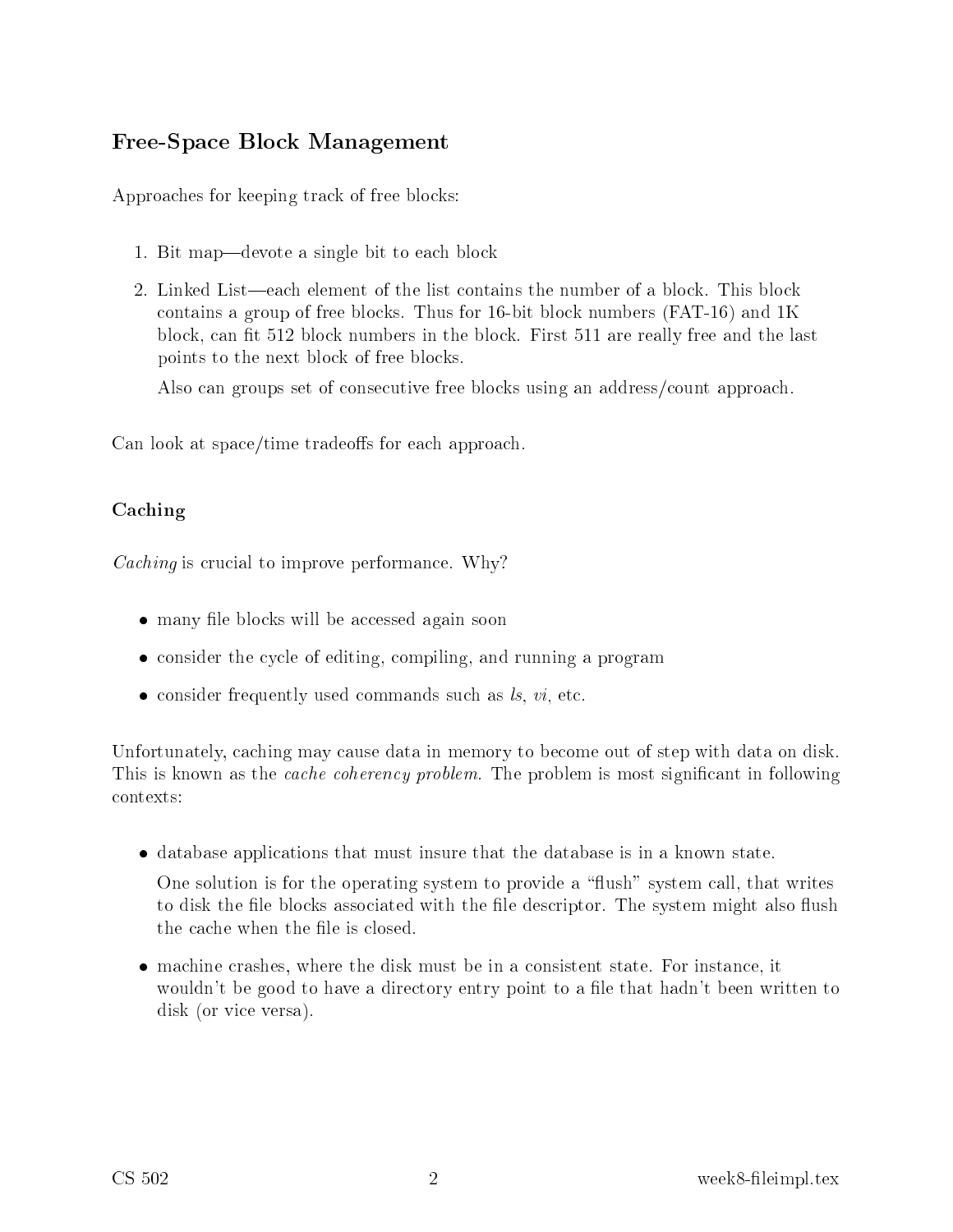# File System Reliability

### Log-Stru
tured File System

Traditional files systems maintain a number of data structures on disk (directory structures, free-block pointers, indoes ...). These structures may be cached in memory, but ...

A crash in the middle of changes to files can leave these structures in an inconsistent state.

One solution is to run a consistency check on system reboot to ensure that file system structures are in a consistent state—time consuming!

Becoming more common to maintain a log of file system metadata changes. Changes are ommitted as a transa
tion on
e written to the log. Completed transa
tions are removed from log. In
omplete transa
tions an be replayed on system reboot.

Also faster performance for file requests as only log file needs to be written before committing transaction versus waiting for all data structure updates to be completed in riti
al path of the request.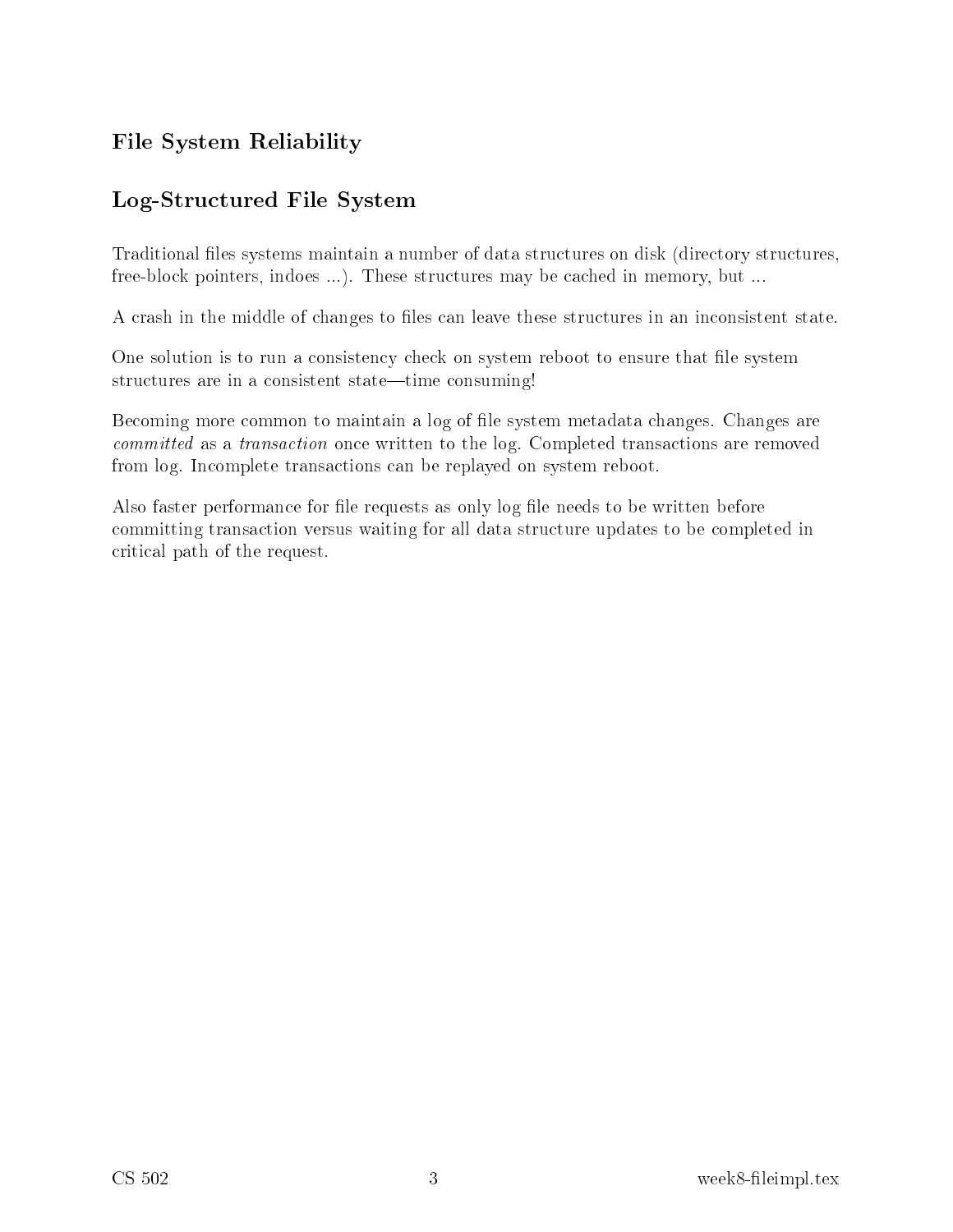#### File Re
overy

To guard against complete file loss, most systems recommend that operators  $dump$  the file system to archival storage (floppy disks, Zip drives, tape, etc). Thus, some or all files could be restored after a disk failure.

Because of the expense of dumping the entire file system, most dumps are *incremental*, meaning that only files modified (or created) within the last N days are saved. Once a week (month) a complete dump of the file system is performed.

Operators cycle through a sequence of dump tapes, reusing a tape only after the files stored on the tape have been archived to a another tape. For instance, daily dump tapes might be recycled only after the weekend dump has saved all files modified since the last weekly dump.

Thus, it is not always possible to restore every file from a dump, but chances increase the longer the file has been in existence.

For additional safety, backups are often stored off-site. A back might store backups in a different region for increased reliability.